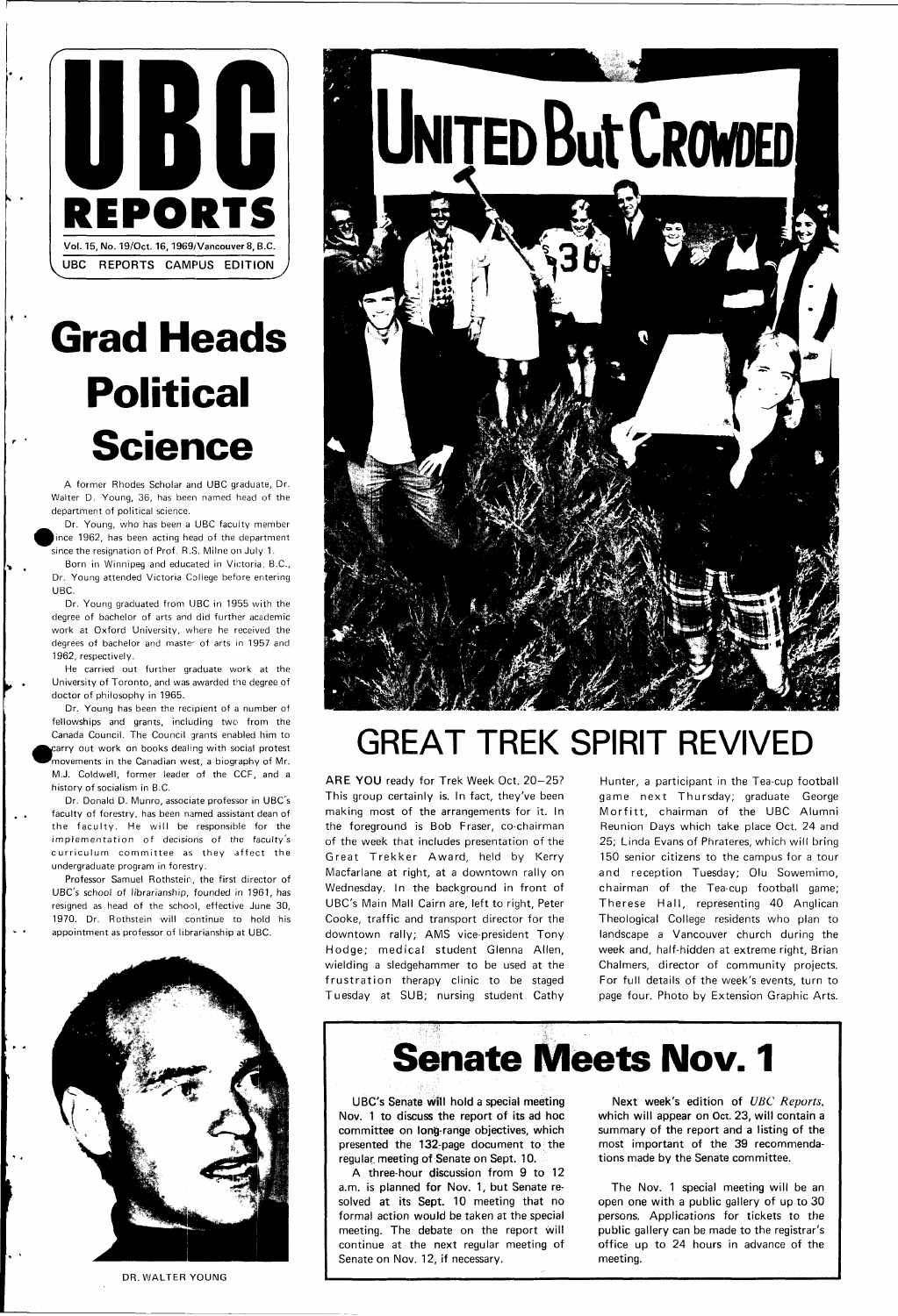# **A Visiting Professor Takes A Glance Backward At The University**

## **By DR. BHIKU PAREKH**

*Dr. Bhiku Parekh was a visiting professor in UBC's department of political science during the 1968-69 winter session. He is a member of the faculty of the University of Hull in England.* 

The editor of UBC Reports has asked me to write a few lines on my year as a visiting professor at UBC. With considerable hesitation, arising from the fear that I might appear to presume to judge an institution on the basis of a few months' experience, I append a few thoughts for what they are worth.

Coming from England after some difficulty in persuading the head of the department to grant me a year's leave of absence, UBC looked like a paradise of freedom. Three of my UBC colleagues were on leave as a matter of right. Besides, I was relieved to see my own department (political science) run democratically, with most of the academic and administrative decisions taken after an open debate in which nearly every member of the department participated.

More generally, I was impressed by the way university affairs were conducted. Unlike most British universities, where the Senate largely consists of the heads of departments who are its members by virtue of their office and who enjoy the almost unrestricted freedom to represent and commit their department, the Senate at UBC was more open and representative of those at the lower rungs of the academic hierarchy, though this is not to say that it could not be yet more representative.

### **FLEXIBLE RULES**

It was again a great relief to see that heads of departments at UBC are not appointed from above, and that they do not stick for ever once they are in. Heads here do not wield anything like the power and authority they enjoy in Britain, and whatever power they do have they seem inclined in many cases to exercise less ostentatiously and annoyingly.

It was also very refreshing to see the amount of flexibility university regulations permitted. One was free to fill the bottle of syllabus with the contents one liked as long as one did not change the label; one

was free to set up discussion groups as one wished and above all one was free to evaluate and examine one's students in any way one liked—the sort of freedom I cannot remember having enjoyed in any of the three British universities I have been associated with.

I saw great concern to experiment with new pedagogical techniques, and I would like to make a particular mention of those introduced by my colleagues, Professors Jean Laponce and Martin Levin. The existence of Karl Burau, who in my view performs the very useful role of bringing various academics together on a common platform, is a standing testimony to the flexible administrative set-up in the University.\*

**"Karl Burau has been involved in recent years in the development of an "Experimental College" at UBC. The chief function of the organization is sponsorship of noon-hour lectures. The College is in the process of being reconstituted as a student club.** 

**2/UBC Reports/October 16, 1969** 

As for the students, I have enjoyed every minute of my contact with them. Gay, courteous, friendly, curious and inquisitive, they have been a joy to teach. Unlike British students, who come from a wider variety of schools, UBC students have a relatively homogeneous and uniform educational and social background. One tends, therefore, to miss the cultural and intellectual diversity of British university life. But I can't see this as necessarily a disadvantage, especially when it does not affect adversely the students' intellectual or aptitudinal level. I feel, though, that the financial security of the British student would relieve the anxiety of a lot of UBC students, enabling them to give more of their term and vacation time to their studies. But with the Bennett government so firmly saddled in power, this looks, alas, a remote hope.

### **PURSUIT OF IDEAS**

There are, however, one or two disconcerting features, not peculiar to UBC but common to many of our universities, to which I would like to draw the attention of my colleagues. The university traditionally has been a place characterized by the disinterested pursuit of ideas. Ideas, no matter what field they relate to, have been its units of currency, and its members have been known to take intense delight in relating them, in exploring their endless implications, and in pursuing their ramifications in other areas. The university's members are and have been intellectuals, people who live in the world of ideas, who pursue them with diligence and zeal and who are always attentive to anyone who has anything new to say, whether in physics or biology or economics or philosophy or history. No idea, no new discovery, is alien to them.



In short, the commitment to the life of the intellect, an encyclopedic range of interests, and an insatiable curiosity have been the necessary characteristics of the members of the university. My feeling is that these characteristics are becoming increasingly less and less common.

The point I am trying to make could perhaps be better expressed by distinguishing between an academic, an intellectual and a scholar.

An academic is someone who is a member of an academy, and who therefore has all the obligations devolving from such a membership; for example, to be concerned about the well-being of the university and to seek to improve it (not just one's courses, but the university as a whole).

### **OPEN MIND**

An intellectual, unlike an academic, does not necessarily belong to the academy, and what characterizes him, as I said earlier, is an open and inquisitive mind that is ceaselessly striving to expand its range of interest and insight.

A scholar, finally, is a specialist, someone concentrating on a specific and narrow area. If an intellectual has a width of perception, a scholar has a depth of insight.

Now, conceptually and ideally, a member of the university is and should be all three. He is in the university because he is a scholar. As someone who is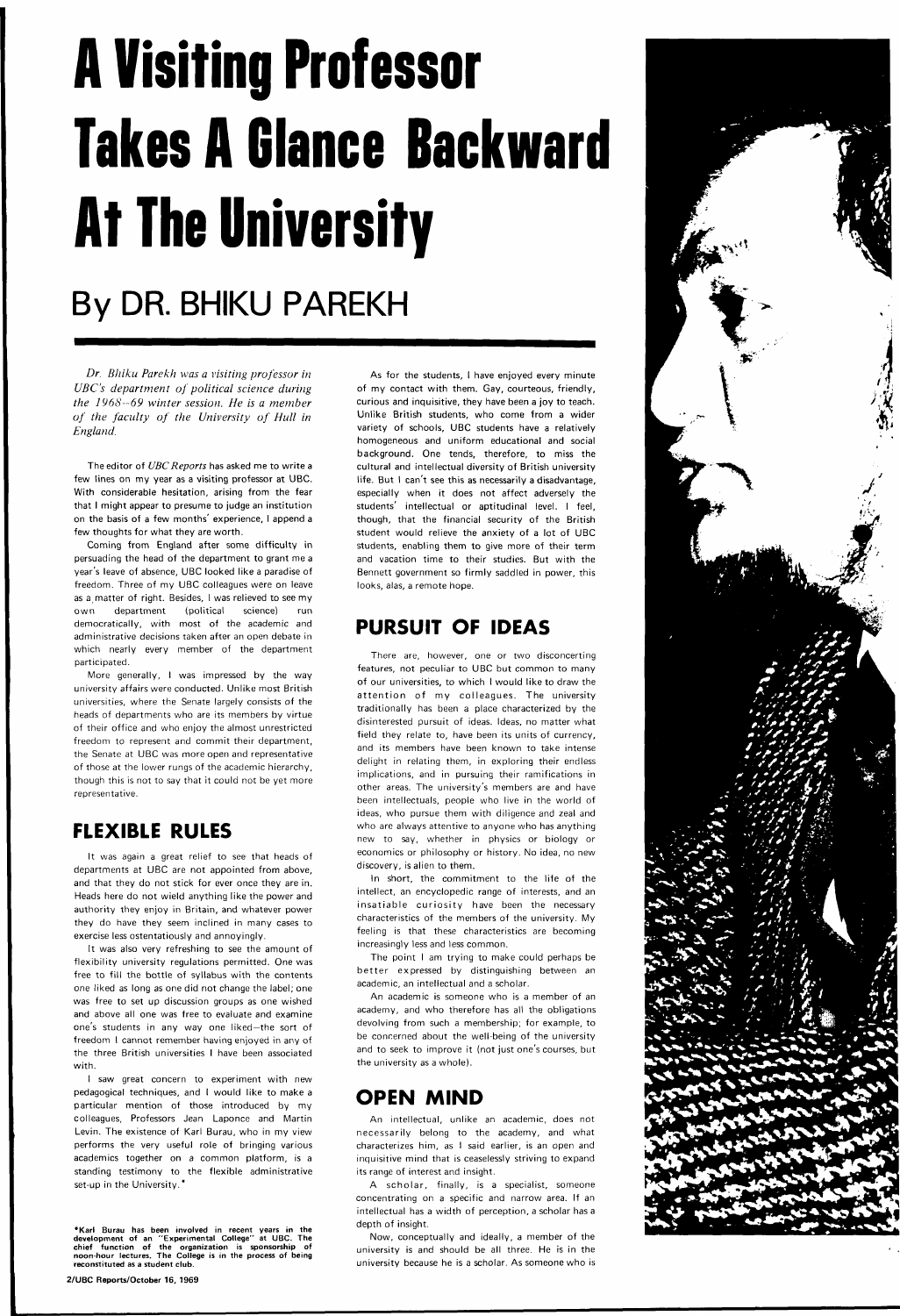

## **'Coming from England, UBC looked like a paradise of freedom'**

expected to be intellectually alive, to see the relationship of his own subject to others with which it is integrally connected, and to be in charge of students who study a number of subjects other than "his own", he is required to be generally well-informed, to approach his subject from a wider angle; in short, to be an intellectual who can inspire his students and enable them to work out a coherent understanding of their environment by brilliantly displaying before them the interrelations of different disciplines and their insights.

### **PRIVATE MATTER**

But he is not just a scholar, which is essentially a private matter, nor just an intellectual-a cooperative, interpersonal relationship—but also an academic, a member of an institution, a custodian of its values and a guardian of its interests. He has duties of a general nature, which it is a dereliction to neglect. And therefore to look upon the university as a place where one does one's professional stint and earns one's livelihood, with no deeper bonds and ties is to use, to consume, the institution of the university; and in that sense to be its bad member, to display academic bad faith and inauthenticity.

My feeling is that this traditional trio of a sense of academic obligation, an intellectual comprehensiveness and a scholarly profundity has been shattered in recent years, so that university professors are rarely all three, and are generally only one or the other.

At UBC, just as at any other university, one finds professors who have a high academic consciousness and who dutifully give a lot of their time to university affairs, but who do nothing else. One finds, again, people who read on and discuss any subject that happens to tickle their intellectual imagination at any given time and who have an amazing range of interests and intellectual sensitivities, but who do not show any interest in the quality of the life in the university and who do not show any sign of scholarship.

And one finds, finally, the all-too-familiar species of scholars, either engaged in serious and unglamorous research or trapped in the "publish or perish" syndrome (usually by editing and feeding on other peoples' work), spending most of their time at home or in the library but never in the department lest an inquisitive student should engage them in a conversation and upset their tight publication schedule.

### **DYING BREED**

One does not generally find many professors possessing all the three qualities I mentioned as necessary in an academic. No doubt, there are such people. From my own limited contact, I could easily count over a score in my own arts faculty; but they are, alas, a dying breed.

Springing from this growing one-dimensionality is another trend. The preoccupation with "one's own " field and fame has tended to mean a relative professional and personal insularity, so that one is not really interested in exchanging ideas and opinions with people in other areas. There are not many meaningful interdepartmental seminars. How can there be when one is interested only in arrogantly and nervously flaunting one's professional expertise?

When the university reaches such a point where one member cannot form a rational and balanced intellectual judgment of his colleague, or trust him to form such a judgment of himself, there is something wrong somewhere. There is a need to pause, to reflect and to inquire how the university can arrest this impersonality among the faculty and make the university a genuine community of humanly related, academically conscious and intellectually oriented scholars. UBC is a relatively young, gifted and selfcritical university, and there is hope that it can avert the intellectual decline that has overtaken a number of once-distinguished European and American universities.

The only meaningful exceptions are the area-study departments, where people studying the same region from different angles are housed together and have a real community of interest. To take an example from my stay at UBC, some of the best discussions I attended, either on the campus or at friends' homes, were those organized by the department of Asian studies. In the faculty of arts, Fred Stockholder, Don Brown and others have tried from time to time to set up informal interdisciplinary discussion groups, but with not much effect, largely because of the lack of response.

This is very disconcerting, not only because it fails fully to exploit the opportunities offered by the fact of having so many different scholars on the same campus, not only because it keeps the university teachers intellectually myopic and boring, but also because it spells the doom of all personal human relationships in the university, thereby enthroning impersonality in all our dealings with one another.

Professors, not being able easily to run into one another, tend to communicate through memoranda; and leave it to the university bureaucracy to total up arithmetically the final result of an individual student from the marks separately given by each of his teachers. There is no comparing of notes, no exchange of views, no cooperative advice to the student on what he should study and how.

### **HEATED DEBATE**

Still worse results follow. Different departments may teach the same subject, and yet the teachers concerned never know each other, either by name or sight. On a rough count, an individual teacher, after three or four years in the university, really gets to know about two persons outside his own department. What is really intolerable is that one often has absolutely no intellectual contact with one's colleagues, so that one has no opinion of his abilities and interests. When, therefore, the question comes up, say, of promoting him, one has no personal knowledge of him and therefore one can only depend on some impersonal, mathematical criteria. I have heard of departmental meetings at UBC where people have debated heatedly whether a particular article of a

colleague is to count as one full article, or one-third or one-fourth; his promotion depended on the conclusion of such a puerile debate.

All in all, while continuing at times to feel nostalgic about some aspects of the English university, I greatly enjoyed being at UBC. With its experimental vitality and a willingness to decentralize, it holds a promise for the future.

#### UBC Reports/October 16, 1969/3